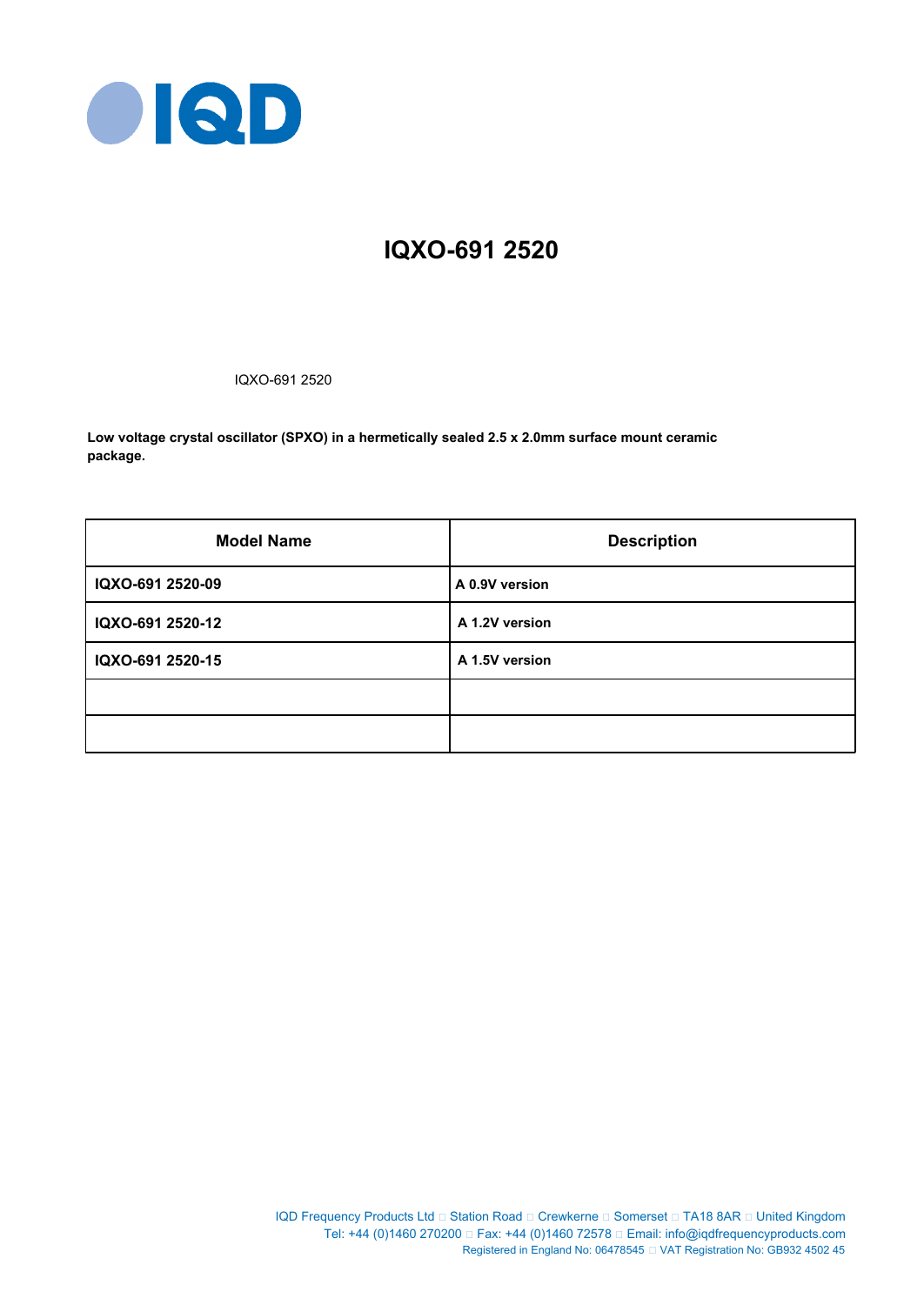

# **IQXO-691 2520-09 Crystal Clock Oscillator Specification**

# **ISSUE 2; April 2021**

#### **Description**

 $\blacksquare$ 0.9V low voltage oscillator in a hermetically sealed 2.5 x 2.0mm surface mount ceramic package.

#### **Frequency Parameters**

- $\blacksquare$
- 
- 

Frequency 10.0MHz to 50.0MHz Frequency Stability ±20.00ppm to ±100.00ppm Ageing  $\qquad \qquad \pm 3$ ppm max in 1st year @ 25°C

#### **Electrical Parameters**

- Supply Voltage 0.9V ±5%  $\blacksquare$
- Note: Other Supply Voltages are available please contact IQD Sales Office.

# **Operating Temperature Ranges**

- $\blacksquare$ -20 to 70°C
- 0 to 70°C  $\blacksquare$
- $-40$  to 85 $^{\circ}$ C

#### **Output Details**

- Output Compatibility CMOS
	-
- Drive Capability 15pF max Output Voltage Levels: п
	-
- Output Low (VoL): 10%Vs max Output High (VoH): 90%Vs min
- Start Up Time: 10ms max

#### **Output Control**

- Standby Operation:  $\blacksquare$ 
	- Logic '1' (≥70% Vs) to pad 1 enables oscillator output. Logic '0' (≤30% Vs) to pad 1 disables oscillator output; when disabled the oscillator output goes to the high impedance state.
	- No connection to pad 1 enables oscillator output (internal pull-up resistor).
- $\blacksquare$ Standby Current: 100μA max

#### **Noise Parameters**

RMS Phase Jitter (12kHz to 20MHz): 1ps max  $\blacksquare$ 

#### **Environmental Parameters**

- $\blacksquare$ Storage Temperature Range: -55 to 125°C
- Mechanical Shock: MIL-STD-883, Method 2002, Condition B. ×
- Vibration: MIL-STD-883, Method 2007, Condition A. ×
- $\blacksquare$ Moisture Resistance: MIL-STD-883, Method 1004.
- $\blacksquare$ Thermal Cycling: MIL-STD-883, Method 1010, Condition B.
- $\blacksquare$ Solderability: MIL-STD-883, Method 2003.
- $\blacksquare$ Resistance to Soldering Heat: MIL-STD-202, Method 210, Condition K.
- Fine Leak Test: MIL-STD-883, Method 1014, Condition A.  $\blacksquare$
- Gross Leak Test: MIL-STD-883, Method 1014, Condition C. n

#### **Manufacturing Details**

Note: Please connect a bypass capacitor of 0.1μF between  $\blacksquare$ +Vs and circuit ground.



#### **Outline (mm)**



#### **Recommended Solder Pad Layout**

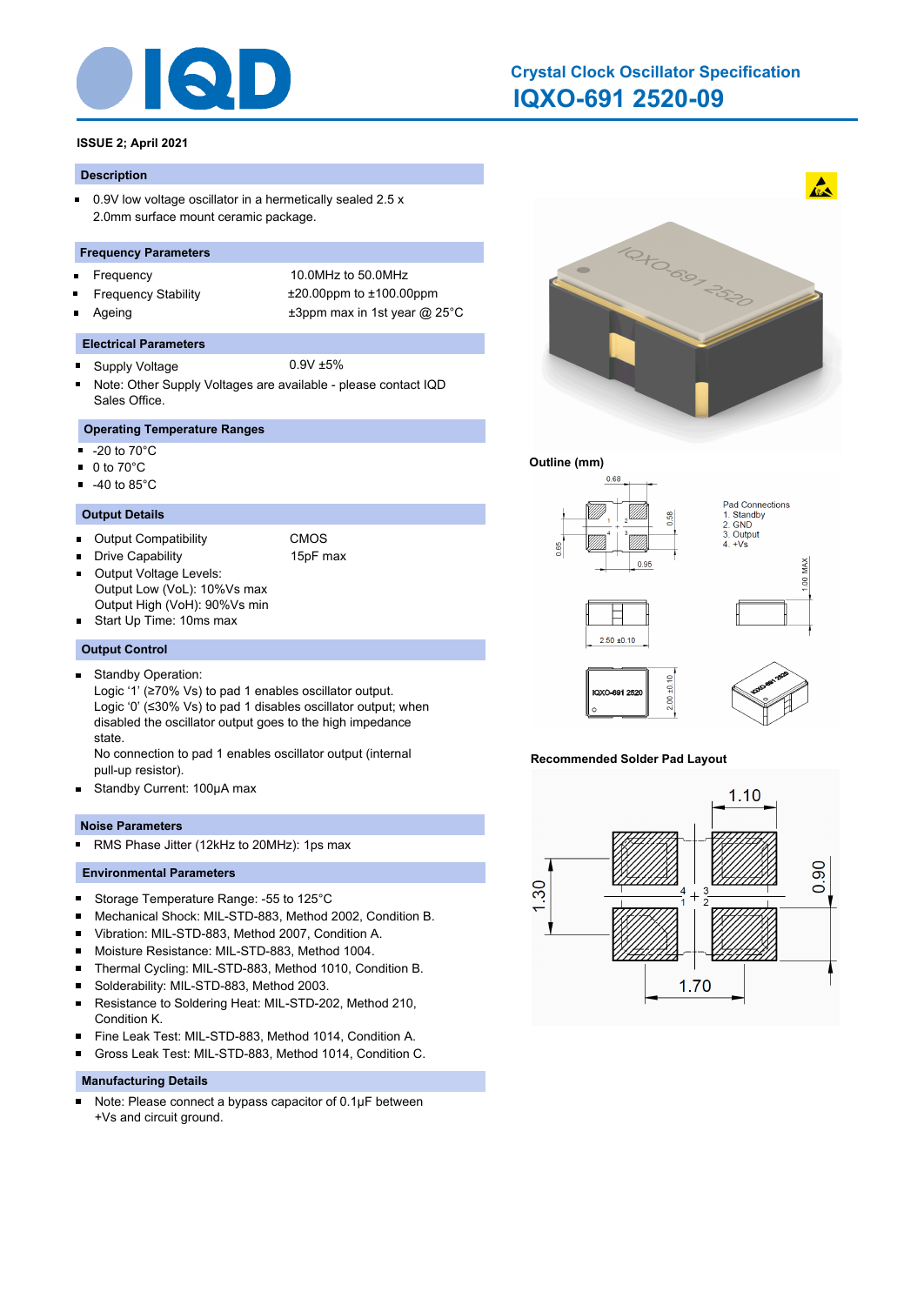

**ISSUE 2; April 2021**

#### **Ordering Information**

- Frequency\* Model\* **Output** Frequency Stability (over operating temperature range)\* Operating Temperature Range\* Supply Voltage (\*minimum required) **Example**
- 24.0MHz IQXO-691 2520-09 CMOS ±25ppm -40 to 85C 0.9V

# **Compliance**

- $\blacksquare$ RoHS Status (2015/863/EU) Compliant
- REACh Status **Compliant**  $\blacksquare$
- MSL Rating (JDEC-STD-033): 1  $\blacksquare$

### **Packaging Details**

- Pack Style: Reel Tape & reel in accordance with EIA-481D Pack Size: 3,000
- Pack Style: Cutt Cut tape  $\blacksquare$ Pack Size: 100

#### **Electrical Specification - maximum limiting values 0.9V ±5%**

| Frequency<br>Min | Frequency<br><b>Max</b> | Temperature<br>Range | <b>Stability</b><br>(Min) | Current<br><b>Draw</b> | <b>Rise and Fall</b><br>Time | Duty Cycle |
|------------------|-------------------------|----------------------|---------------------------|------------------------|------------------------------|------------|
|                  |                         | °C                   | ppm                       | mA                     | ns                           | $\%$       |
| 10.0MHz          | 50.0MHz                 | 0 to 70              | ±20.0                     | 10                     |                              | 45/55%     |
|                  |                         | $-20$ to $70$        | ±20.0                     | 10                     |                              | 45/55%     |
|                  |                         | $-40$ to 85          | ±25.0                     | 10                     |                              | 45/55%     |

*This document was correct at the time of printing; please contact your local sales office for the latest version. Click to view latest version on our website.*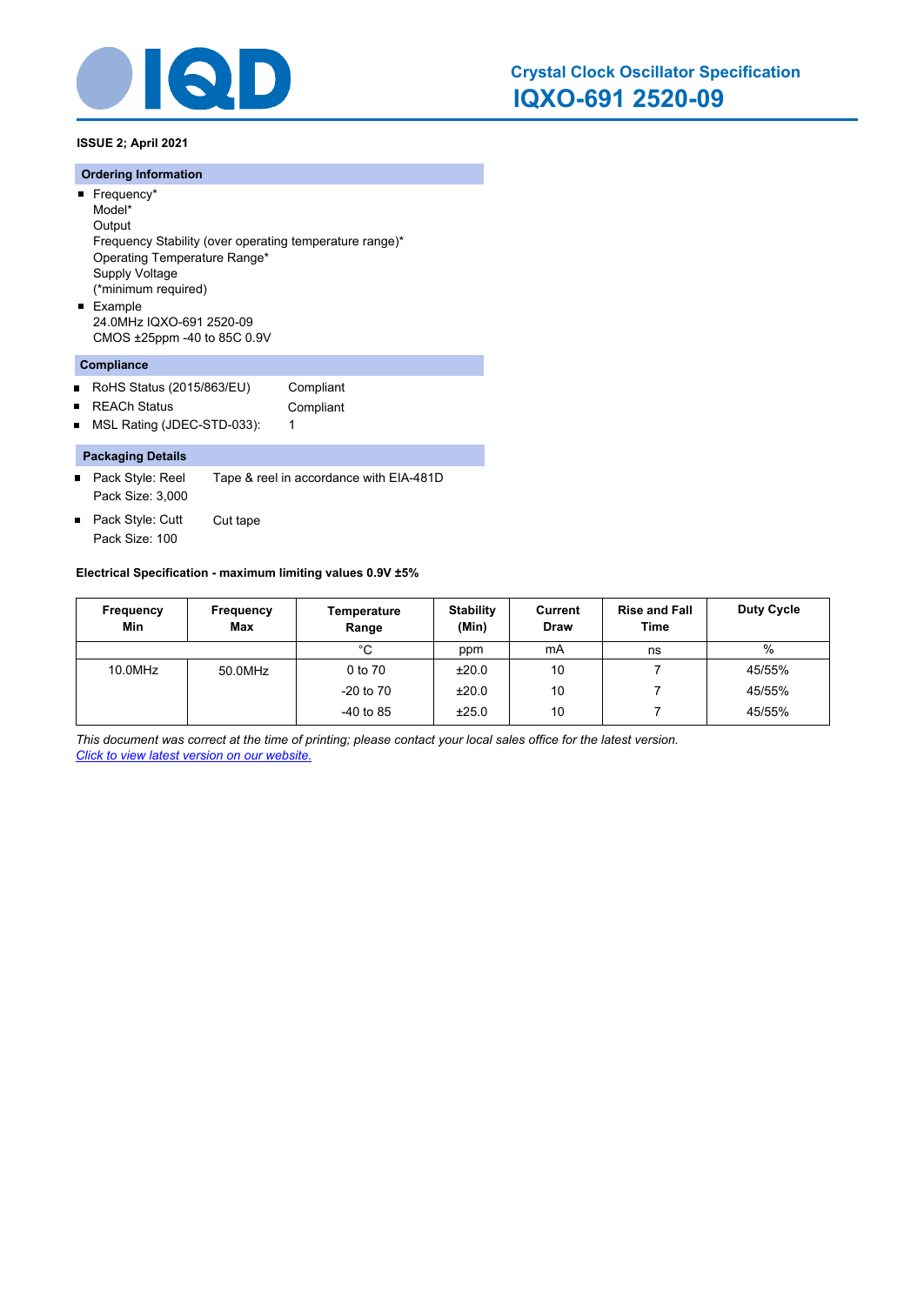

# **IQXO-691 2520-12 Crystal Clock Oscillator Specification**

# **ISSUE 2; April 2022**

#### **Description**

 $\blacksquare$ 1.2V low voltage oscillator in a hermetically sealed 2.5 x 2.0mm surface mount ceramic package.

#### **Frequency Parameters**

- $\blacksquare$
- 
- 

Frequency 10.0MHz to 50.0MHz Frequency Stability ±20.00ppm to ±100.00ppm Ageing  $\qquad \qquad \pm 3$ ppm max in 1st year @ 25°C

#### **Electrical Parameters**

- Supply Voltage 1.2V ±5%  $\blacksquare$
- Note: Other Supply Voltages are available please contact IQD Sales Office.

# **Operating Temperature Ranges**

- $\blacksquare$ -20 to 70°C
- 0 to 70°C  $\blacksquare$
- $-40$  to 85 $^{\circ}$ C

#### **Output Details**

- Output Compatibility CMOS
	-
- Drive Capability 15pF max Output Voltage Levels: П
	-
- Output Low (VoL): 10%Vs max Output High (VoH): 90%Vs min
- Start Up Time: 10ms max

#### **Output Control**

- Standby Operation:  $\blacksquare$ 
	- Logic '1' (≥70% Vs) to pad 1 enables oscillator output. Logic '0' (≤30% Vs) to pad 1 disables oscillator output; when disabled the oscillator output goes to the high impedance state.
	- No connection to pad 1 enables oscillator output (internal pull-up resistor).
- $\blacksquare$ Stand-by Current: 100μA max

#### **Noise Parameters**

RMS Phase Jitter (12kHz to 20MHz): 1ps max  $\blacksquare$ 

#### **Environmental Parameters**

- $\blacksquare$ Storage Temperature Range: -55 to 125°C
- Mechanical Shock: MIL-STD-883, Method 2002, Condition B. ×
- Vibration: MIL-STD-883, Method 2007, Condition A. ×
- $\blacksquare$ Moisture Resistance: MIL-STD-883, Method 1004.
- $\blacksquare$ Thermal Cycling: MIL-STD-883, Method 1010, Condition B.
- $\blacksquare$ Solderability: MIL-STD-883, Method 2003.
- $\blacksquare$ Resistance to Soldering Heat: MIL-STD-202, Method 210, Condition K.
- Fine Leak Test: MIL-STD-883, Method 1014, Condition A.  $\blacksquare$
- Gross Leak Test: MIL-STD-883, Method 1014, Condition C. n

#### **Manufacturing Details**

Note: Please connect a bypass capacitor of 0.1μF between  $\blacksquare$ +Vs and circuit ground.



#### **Outline (mm)**



#### **Recommended Solder Pad Layout**

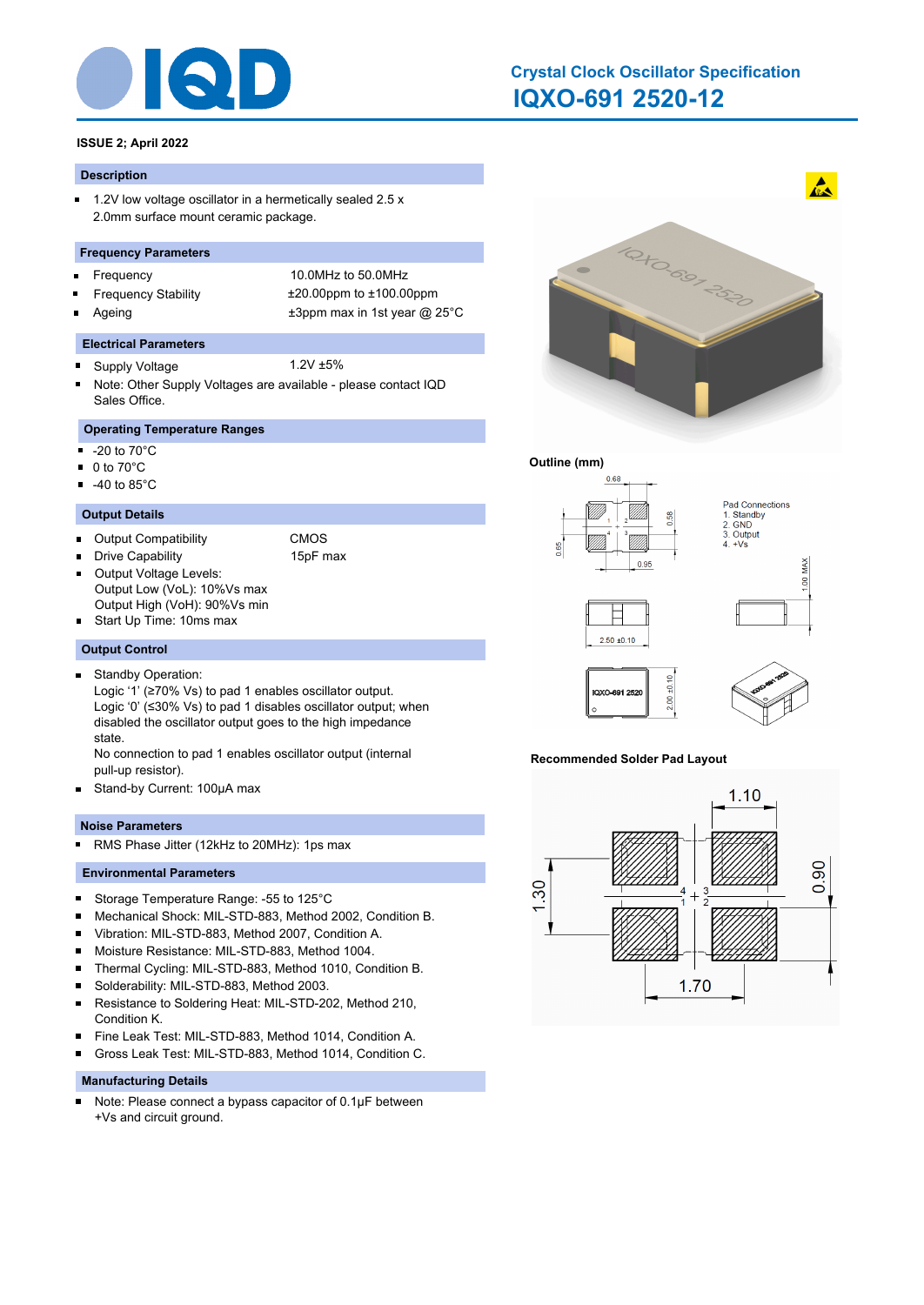

**ISSUE 2; April 2022**

#### **Ordering Information**

- Frequency\* Model\*
- **Output** Frequency Stability (over operating temperature range)\* Operating Temperature Range\* Supply Voltage (\*minimum required) **Example**
- 24.0MHz IQXO-691 2520-12 CMOS ±25ppm -40 to 85C 1.2V

## **Compliance**

- $\blacksquare$ RoHS Status (2015/863/EU) Compliant
- REACh Status **Compliant**  $\blacksquare$
- MSL Rating (JDEC-STD-033): 1  $\blacksquare$

#### **Packaging Details**

- Pack Style: Cutt Cut tape Pack Size: 100
- Pack Style: Reel Tape & reel in accordance with EIA-481D  $\blacksquare$ Pack Size: 3,000

#### **Electrical Specification - maximum limiting values 1.2V ±5%**

| Frequency<br>Min | Frequency<br><b>Max</b> | Temperature<br>Range | <b>Stability</b><br>(Min) | Current<br><b>Draw</b> | <b>Rise and Fall</b><br>Time | <b>Duty Cycle</b> |
|------------------|-------------------------|----------------------|---------------------------|------------------------|------------------------------|-------------------|
|                  |                         | °C                   | ppm                       | mA                     | ns                           | %                 |
| 10.0MHz          | 50.0MHz                 | 0 to 70              | ±20.0                     | 10                     |                              | 45/55%            |
|                  |                         | $-20$ to $70$        | ±20.0                     | 10                     |                              | 45/55%            |
|                  |                         | $-40$ to 85          | ±25.0                     | 10                     |                              | 45/55%            |

*This document was correct at the time of printing; please contact your local sales office for the latest version. Click to view latest version on our website.*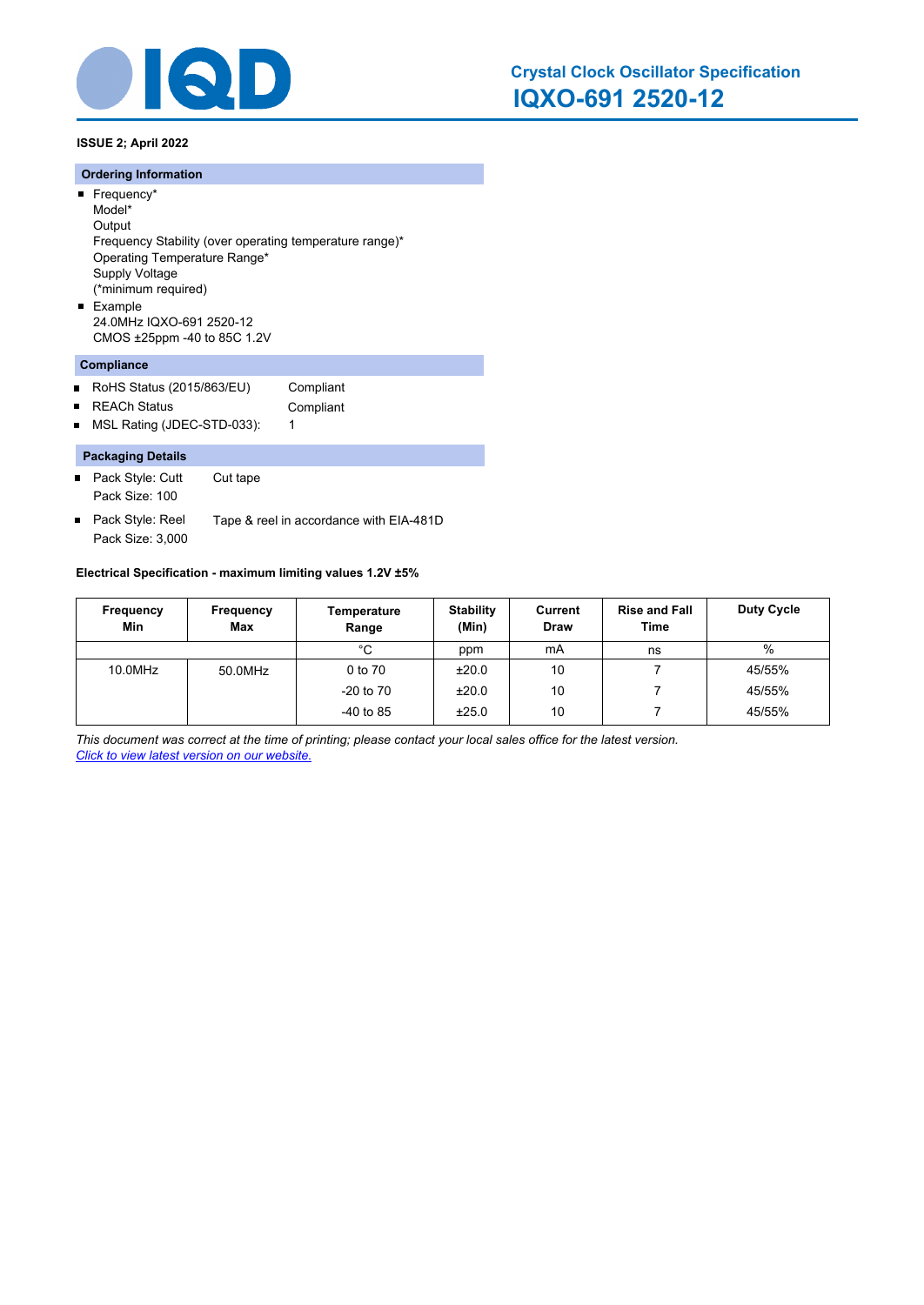

# **IQXO-691 2520-15 Crystal Clock Oscillator Specification**

# **ISSUE 3; April 2021**

#### **Description**

 $\blacksquare$ 1.5V low voltage oscillator in a hermetically sealed 2.5 x 2.0mm surface mount ceramic package.

#### **Frequency Parameters**

- $\blacksquare$
- 
- 

Frequency 10.0MHz to 50.0MHz Frequency Stability ±20.00ppm to ±100.00ppm Ageing  $\qquad \qquad \pm 3$ ppm max in 1st year @ 25°C

#### **Electrical Parameters**

- Supply Voltage 1.5V ±5%  $\blacksquare$
- Note: Other Supply Voltages are available please contact IQD Sales Office.

# **Operating Temperature Ranges**

- $\blacksquare$ -20 to 70°C
- 0 to 70°C  $\blacksquare$
- $-40$  to 85 $^{\circ}$ C

#### **Output Details**

- Output Compatibility CMOS
	-
- Drive Capability 15pF max Output Voltage Levels: п
	-
- Output Low (VoL): 10%Vs max Output High (VoH): 90%Vs min
- Start Up Time: 10ms max

#### **Output Control**

- Standby Operation:  $\blacksquare$ 
	- Logic '1' (≥70% Vs) to pad 1 enables oscillator output. Logic '0' (≤30% Vs) to pad 1 disables oscillator output; when disabled the oscillator output goes to the high impedance state.
	- No connection to pad 1 enables oscillator output (internal pull-up resistor).
- $\blacksquare$ Stand-by Current: 100μA max

#### **Noise Parameters**

RMS Phase Jitter (12kHz to 20MHz): 1ps max  $\blacksquare$ 

#### **Environmental Parameters**

- $\blacksquare$ Storage Temperature Range: -55 to 125°C
- Mechanical Shock: MIL-STD-883, Method 2002, Condition B. ×
- Vibration: MIL-STD-883, Method 2007, Condition A. ×
- $\blacksquare$ Moisture Resistance: MIL-STD-883, Method 1004.
- $\blacksquare$ Thermal Cycling: MIL-STD-883, Method 1010, Condition B.
- $\blacksquare$ Solderability: MIL-STD-883, Method 2003.
- $\blacksquare$ Resistance to Soldering Heat: MIL-STD-202, Method 210, Condition K.
- Fine Leak Test: MIL-STD-883, Method 1014, Condition A.  $\blacksquare$
- Gross Leak Test: MIL-STD-883, Method 1014, Condition C. n

#### **Manufacturing Details**

Note: Please connect a bypass capacitor of 0.1μF between  $\blacksquare$ +Vs and circuit ground.



#### **Outline (mm)**



#### **Recommended Solder Pad Layout**